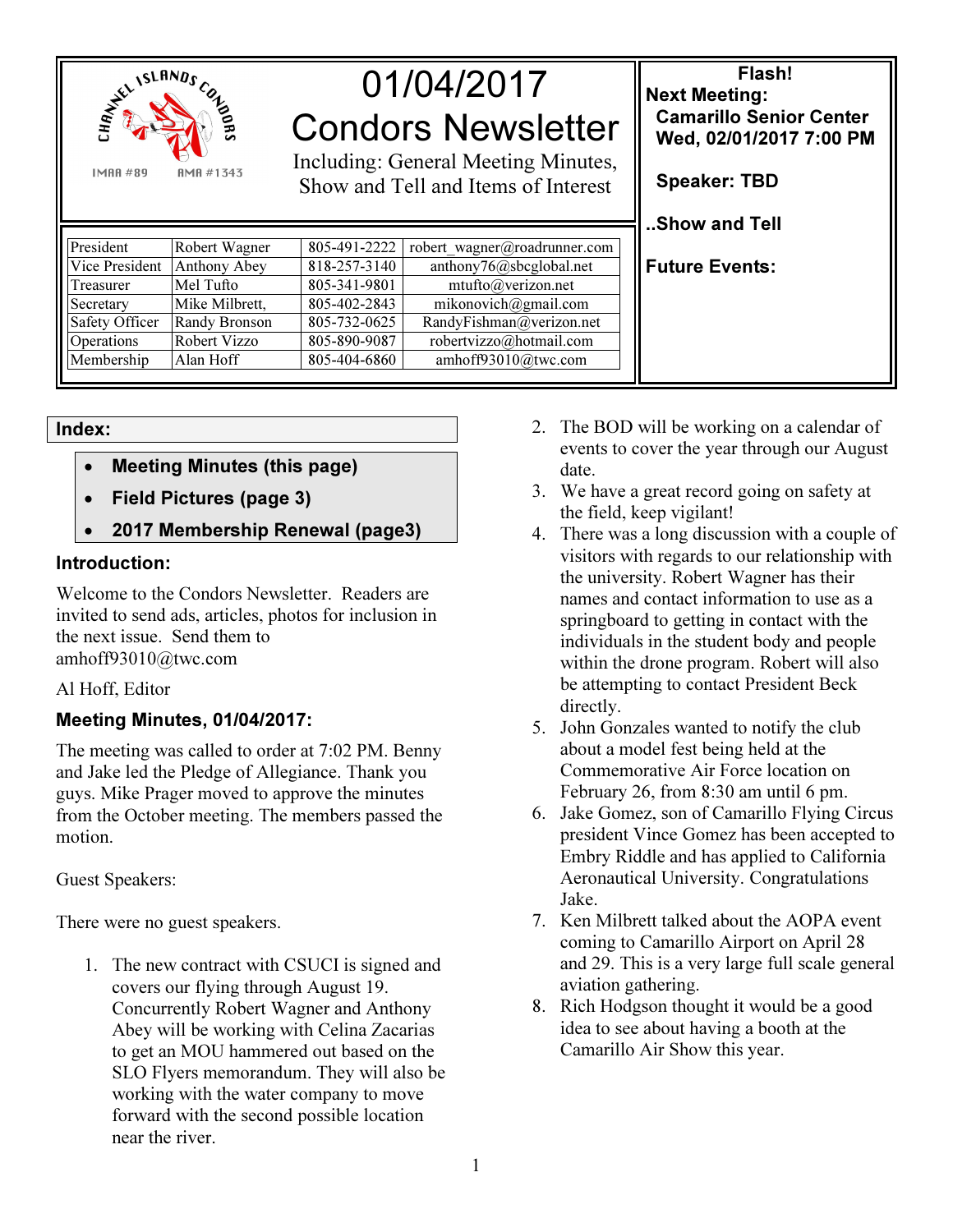# Show and Tell:



Ken Milbrett showed off his Flight Models 57" MXSR that he won at the Simi Flyers Christmas party in 2014. It's available from JB Hobbies. It will fly on 4S LiPo and an EFlite Power 46 motor, has King Max servos, a Castle speed control and Futaba radio equipment. Good Luck with the maiden.





Randy Bronson talked about his technique for molding landing gear fairings for Robert Wagner's Laird Turner Golden Age Racer.



Robert Wagner showed off his pilot for the afore mentioned Laird Turner Racer. The pilot was painted by a gentleman in Texas for \$50 to look like Roscoe Turner. He also showed off his new Futaba T18SZ transmitter.

The meeting was adjourned at 7:48PM.